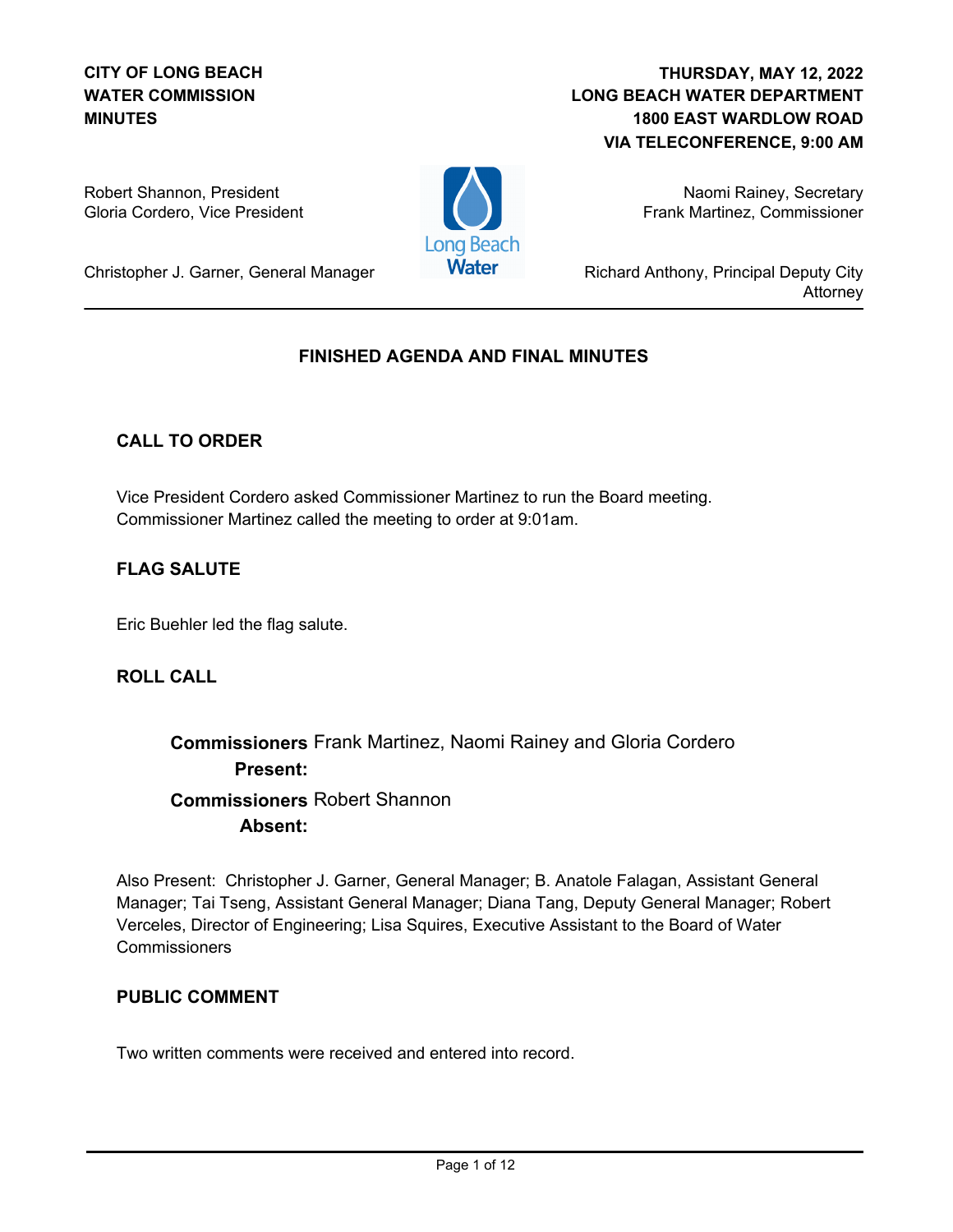#### **PRESIDENT'S REPORT**

Commissioner Martinez presented the President's report.

#### **GENERAL MANAGER'S REPORT**

Chris Garner presented the General Manager's report.

#### **Agenda items were considered in the following order: 1, 16, 2-15, 17-19**

#### **UNFINISHED BUSINESS - Item laid over from April 14, 2022 Board meeting**

**1.** [22-093WA](http://longbeach.legistar.com/gateway.aspx?M=L&ID=239306) Recommendation to adopt Resolution WD-1463 declaring a Water Conservation and Water Supply Shortage Plan Stage 2 Water Supply Shortage.

> Dean Wang made a correction on the floor the days indicated on the Board letter from Tuesdays and Thursdays to Tuesdays and Saturdays. Resolution remains unchanged.

Commissioner Martinez spoke. Secretary Rainey spoke. Dean Wang spoke. Vice President Cordero spoke.

**A motion was made by Vice President Cordero, seconded by Secretary Rainey, to approve recommendation. The motion carried by the following vote:**

**Yes:** 3 - Frank Martinez, Naomi Rainey and Gloria Cordero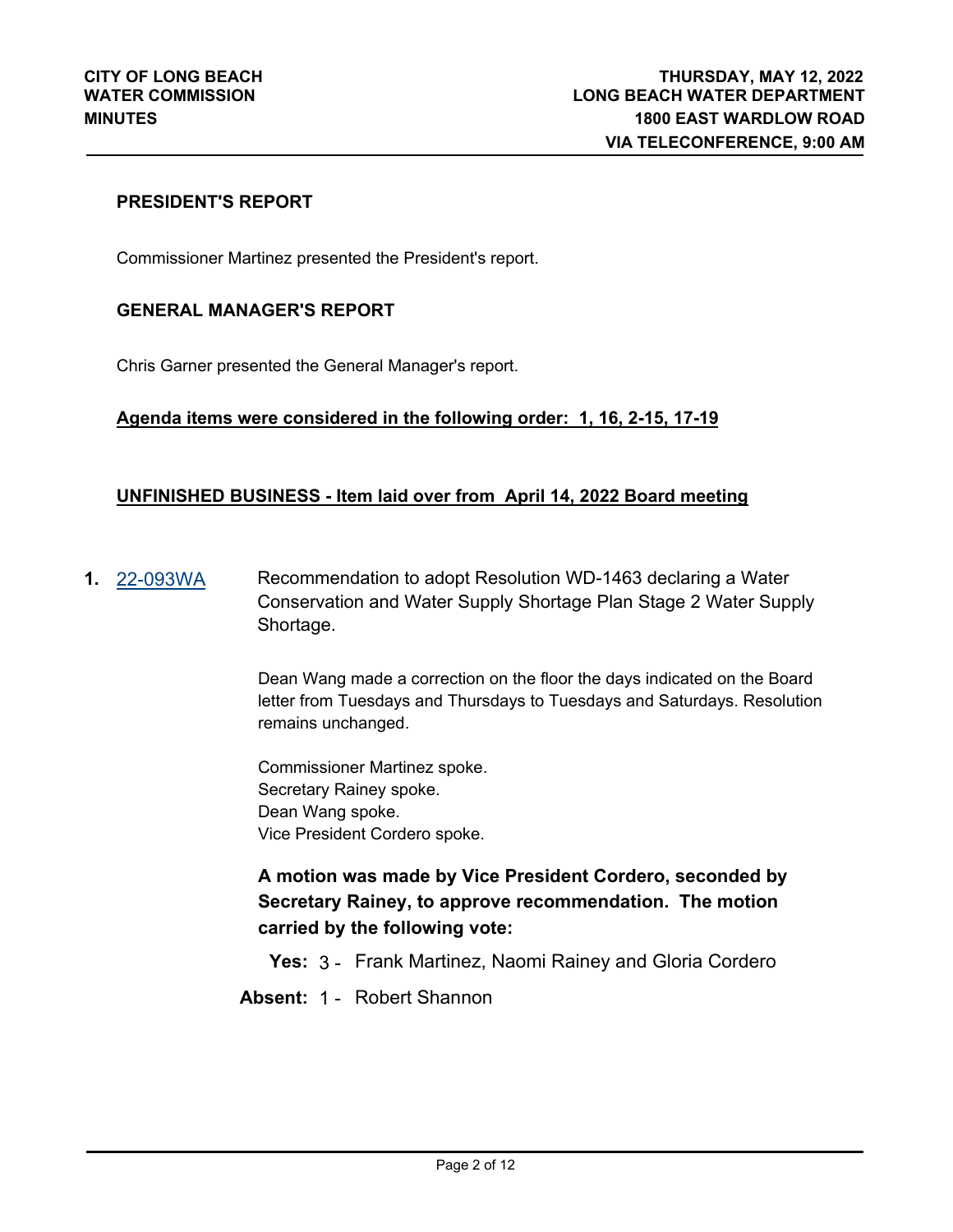#### **REGULAR AGENDA**

**2.** [22-091WA](http://longbeach.legistar.com/gateway.aspx?M=L&ID=239304) Recommendation to approve April 14 and May 4, 2022 Board meeting minutes.

> **A motion was made by Vice President Cordero, seconded by Secretary Rainey, to approve recommendation. The motion carried by the following vote:**

- **Yes:** 3 Frank Martinez, Naomi Rainey and Gloria Cordero
- **Absent:** 1 Robert Shannon
- **3.** [22-092WA](http://longbeach.legistar.com/gateway.aspx?M=L&ID=239305) Recommendation to approve Retirement Order No. 6170 for items that have become obsolete or unrepairable during the current year. These items may or may not be sold to auction.

Secretary Rainey spoke. Brandon Walker spoke.

**A motion was made by Secretary Rainey, seconded by Vice President Cordero, to approve recommendation. The motion carried by the following vote:**

**Yes:** 3 - Frank Martinez, Naomi Rainey and Gloria Cordero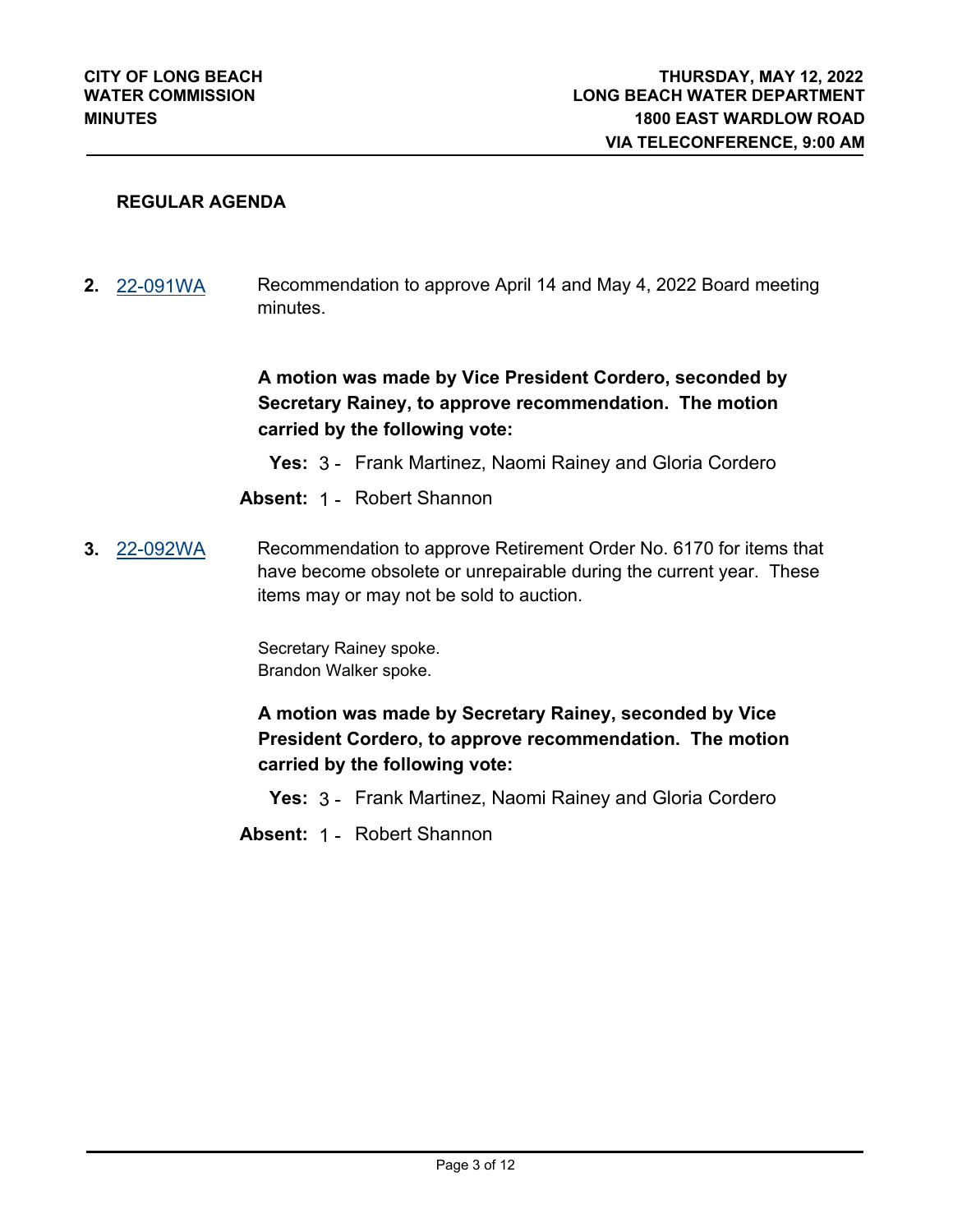**4.** [22-094WA](http://longbeach.legistar.com/gateway.aspx?M=L&ID=239307) Recommendation to review invitation for a Board sponsorship of the 2022 Long Beach Juneteenth Celebration to be held on June 18, 2022 in Long Beach, California.

> Secretary Rainey spoke. Chris Garner spoke. Commissioner Martinez spoke. Secretary Rainey spoke. Vice President Cordero spoke. A dialogue ensued.

**A motion was made by Commissioner Martinez, seconded by Vice President Cordero, to approve a sponsorship amount of \$1,000. The motion carried by the following vote:**

**Yes:** 3 - Frank Martinez, Naomi Rainey and Gloria Cordero

**Absent:** 1 - Robert Shannon

**5.** [22-095WA](http://longbeach.legistar.com/gateway.aspx?M=L&ID=239308) Recommendation to authorize the General Manager to execute and deliver all necessary documents associated with the Direct Payment Agreement with HORNE LLP to receive direct payments for customer financial assistance under the Low-Income Household Water Assistance Program (LIHWAP).

> Jillian Croci presented the report. Secretary Rainey spoke. Jillian Croci spoke. Chris Garner spoke. Commissioner Martinez spoke.

**A motion was made by Secretary Rainey, seconded by Vice President Cordero, to approve recommendation. The motion carried by the following vote:**

**Yes:** 3 - Frank Martinez, Naomi Rainey and Gloria Cordero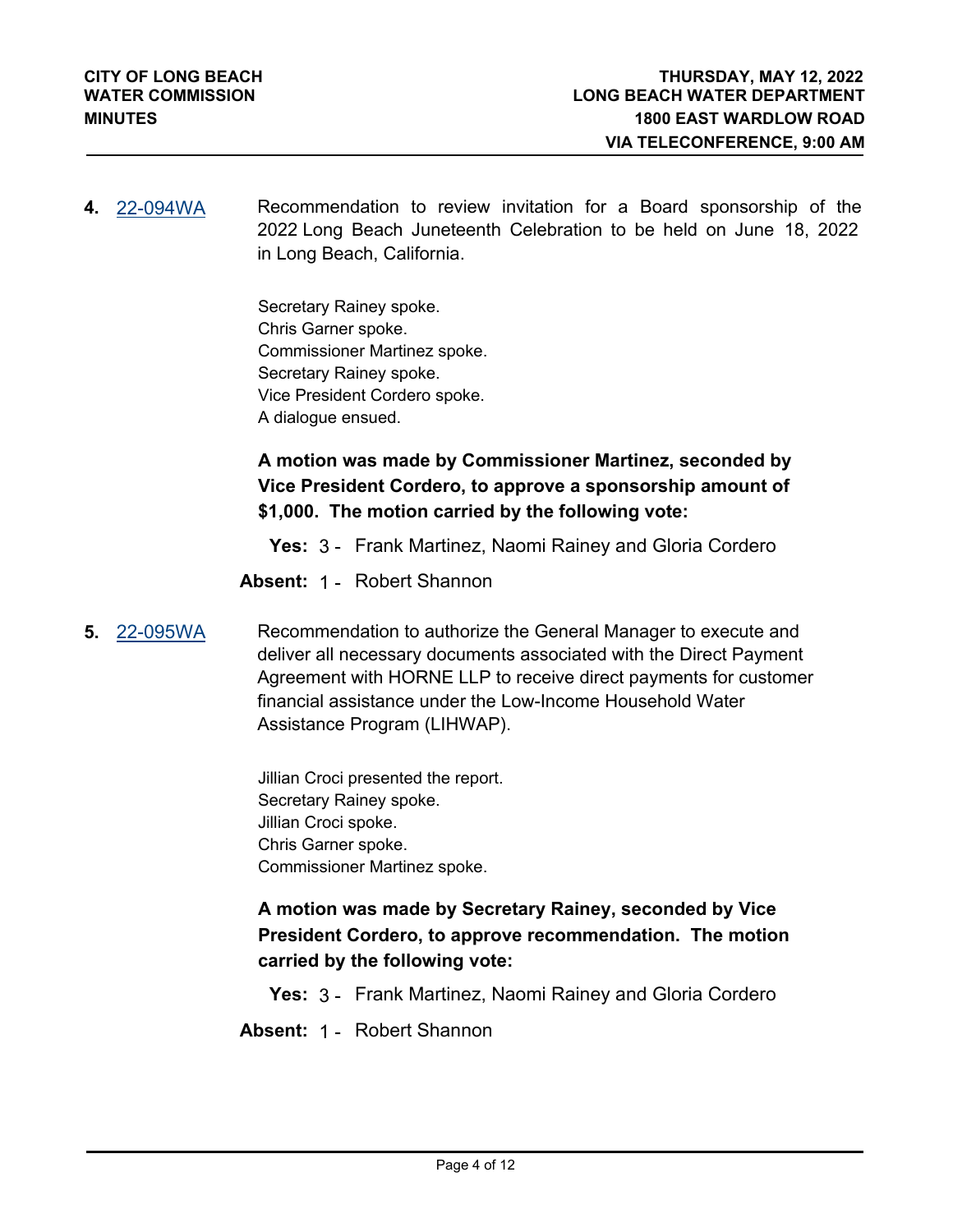**6.** [22-096WA](http://longbeach.legistar.com/gateway.aspx?M=L&ID=239309) Recommendation to authorize the General Manager to execute a Memorandum of Understanding (MOU) with the City of Long Beach Public Works Department (LBPW) for the relocation of potable water mains, water service connections, and appurtenances in conjunction with the Shoreline Drive Realignment Project near Golden Shore and W. Seaside Way.

Eric Buehler presented the report.

## **A motion was made by Vice President Cordero, seconded by Secretary Rainey, to approve recommendation. The motion carried by the following vote:**

**Yes:** 3 - Frank Martinez, Naomi Rainey and Gloria Cordero

**Absent:** 1 - Robert Shannon

**7.** [22-097WA](http://longbeach.legistar.com/gateway.aspx?M=L&ID=239310) Recommendation to authorize the General Manager to execute an agreement with Dudek, to provide construction management services for the Spinnaker Bay Drive Water Main Replacement Project - Phase 1 (MC-5199), in the amount not to exceed \$391,075.

> Ryan Damon presented the report. Commissioner Martinez spoke. Chris Garner spoke. Vice President Cordero spoke.

**A motion was made by Vice President Cordero, seconded by Secretary Rainey, to approve recommendation. The motion carried by the following vote:**

**Yes:** 3 - Frank Martinez, Naomi Rainey and Gloria Cordero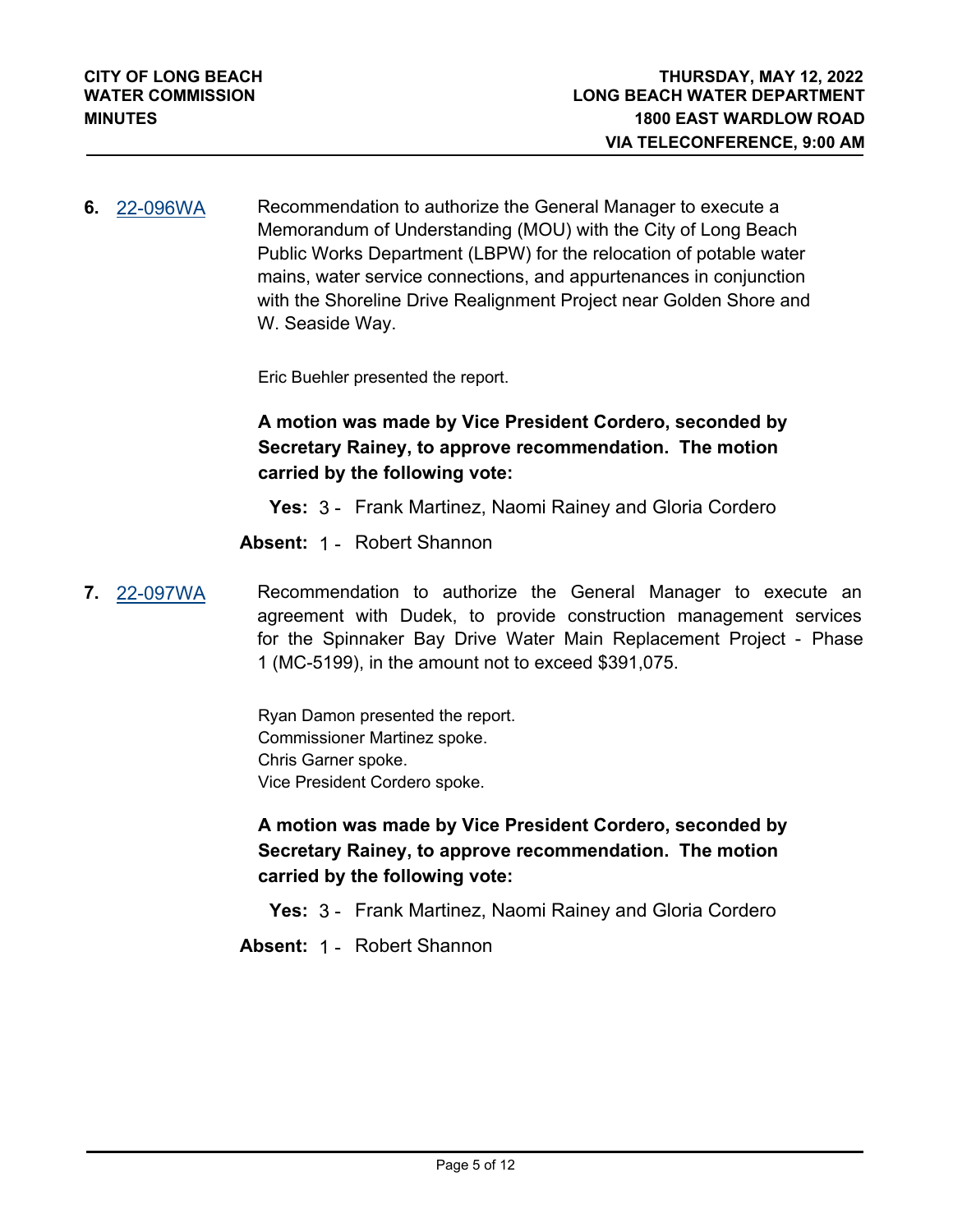**8.** [22-103WA](http://longbeach.legistar.com/gateway.aspx?M=L&ID=239506) Recommendation to authorize the General Manager to execute an agreement with Dudek to provide engineering design and construction management services for the Long Beach Water Department (LBWD) Groundwater Treatment Plant Well 1 and Groundwater Treatment Plant Well 2 (GWTP-1 & GWTP-2) New Wells Project (O-0751), in the amount not to exceed \$1,990,872.

Wendy Chen presented the report.

## **A motion was made by Secretary Rainey, seconded by Vice President Cordero, to approve recommendation. The motion carried by the following vote:**

**Yes:** 3 - Frank Martinez, Naomi Rainey and Gloria Cordero

**Absent:** 1 - Robert Shannon

**9.** [22-104WA](http://longbeach.legistar.com/gateway.aspx?M=L&ID=239507) Recommendation to adopt Specifications WD-07-22 for the drilling of Water Wells Alamitos 9A and Alamitos 14 Project (O-0749) and authorize the General Manager to sign a construction contract with Best Drilling and Pump, Inc., in an amount of \$5,505,609.

> Wendy Chen presented the report. Commissioner Martinez spoke. Chris Garner spoke. Secretary Rainey spoke. Commissioner Martinez spoke.

**A motion was made by Vice President Cordero, seconded by Secretary Rainey, to approve recommendation. The motion carried by the following vote:**

**Yes:** 3 - Frank Martinez, Naomi Rainey and Gloria Cordero

**Absent:** 1 - Robert Shannon

The Board took a short recess at 10:07am and reconvened at 10:14am.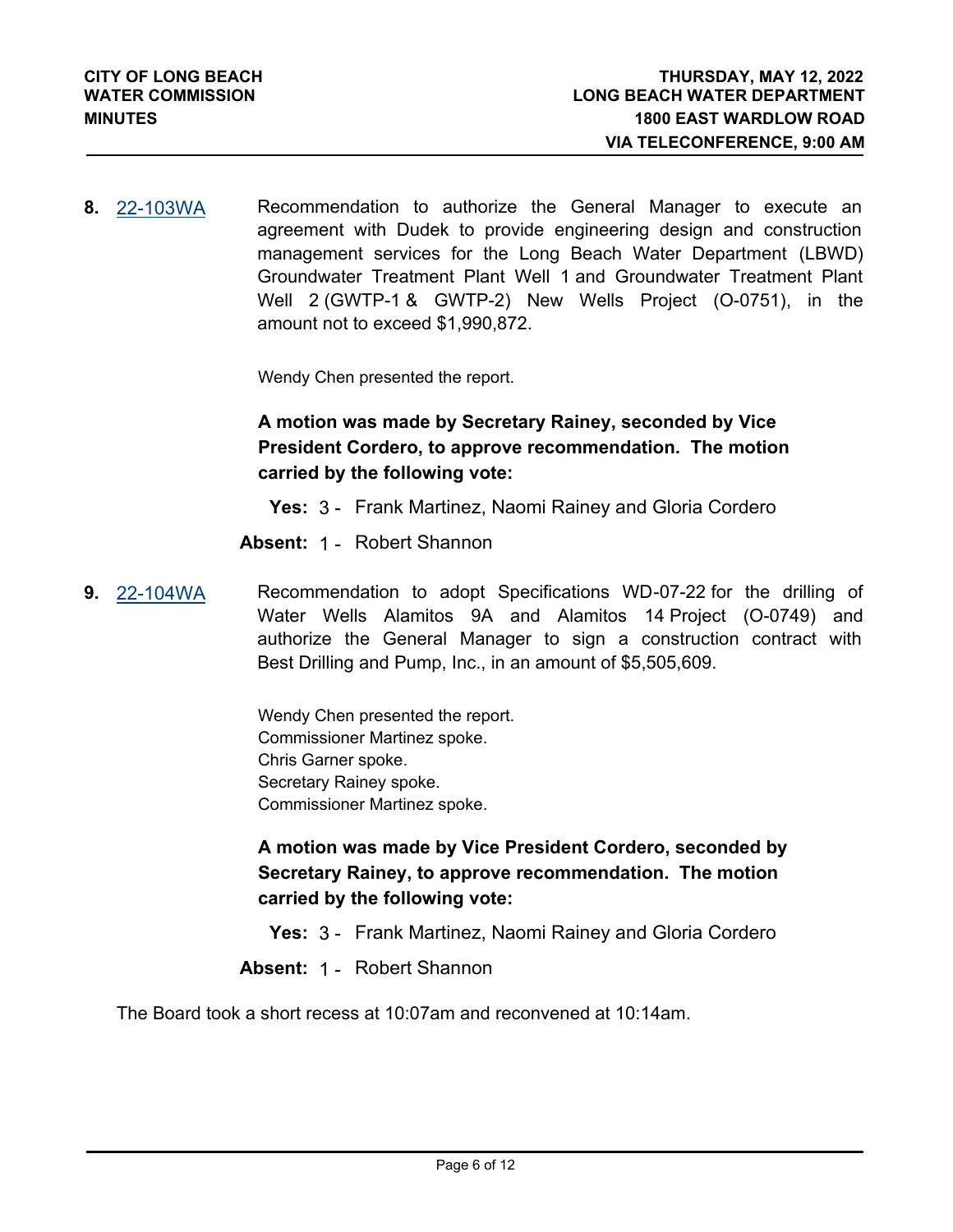**10.** [22-105WA](http://longbeach.legistar.com/gateway.aspx?M=L&ID=239508) Recommendation to authorize the General Manager to execute an agreement with Engineering Resources of Southern California (ERSC), Inc., to provide engineering services for the Alamitos Tank 7 and Tank 22 Rehabilitation Project (EO-3548 & EO-3601), in the amount not to exceed \$285,820.

> Danna Monzon presented the report. Commissioner Martinez spoke. Danna Monzon spoke. Secretary Rainey spoke. Commissioner Martinez spoke.

## **A motion was made by Secretary Rainey, seconded by Vice President Cordero, to approve recommendation. The motion carried by the following vote:**

**Yes:** 3 - Frank Martinez, Naomi Rainey and Gloria Cordero

**Absent:** 1 - Robert Shannon

**11.** [22-098WA](http://longbeach.legistar.com/gateway.aspx?M=L&ID=239311) Recommendation to authorize revision to Section 804 of the Long Beach Water Department's (LBWD) Rules, Regulations and Charges Governing Potable Water, Reclaimed Water, Sewer Service, and the Water Conservation and Water Supply Shortage Plan (Rules) pertaining to testing and certification of backflow prevention assemblies.

> Tai Tseng presented the report. Commissioner Martinez spoke. Tai Tseng spoke. A dialogue ensued. Vice President Cordero spoke. Secretary Rainey spoke.

**A motion was made by Vice President Cordero, seconded by Secretary Rainey, to approve recommendation. The motion carried by the following vote:**

**Yes:** 3 - Frank Martinez, Naomi Rainey and Gloria Cordero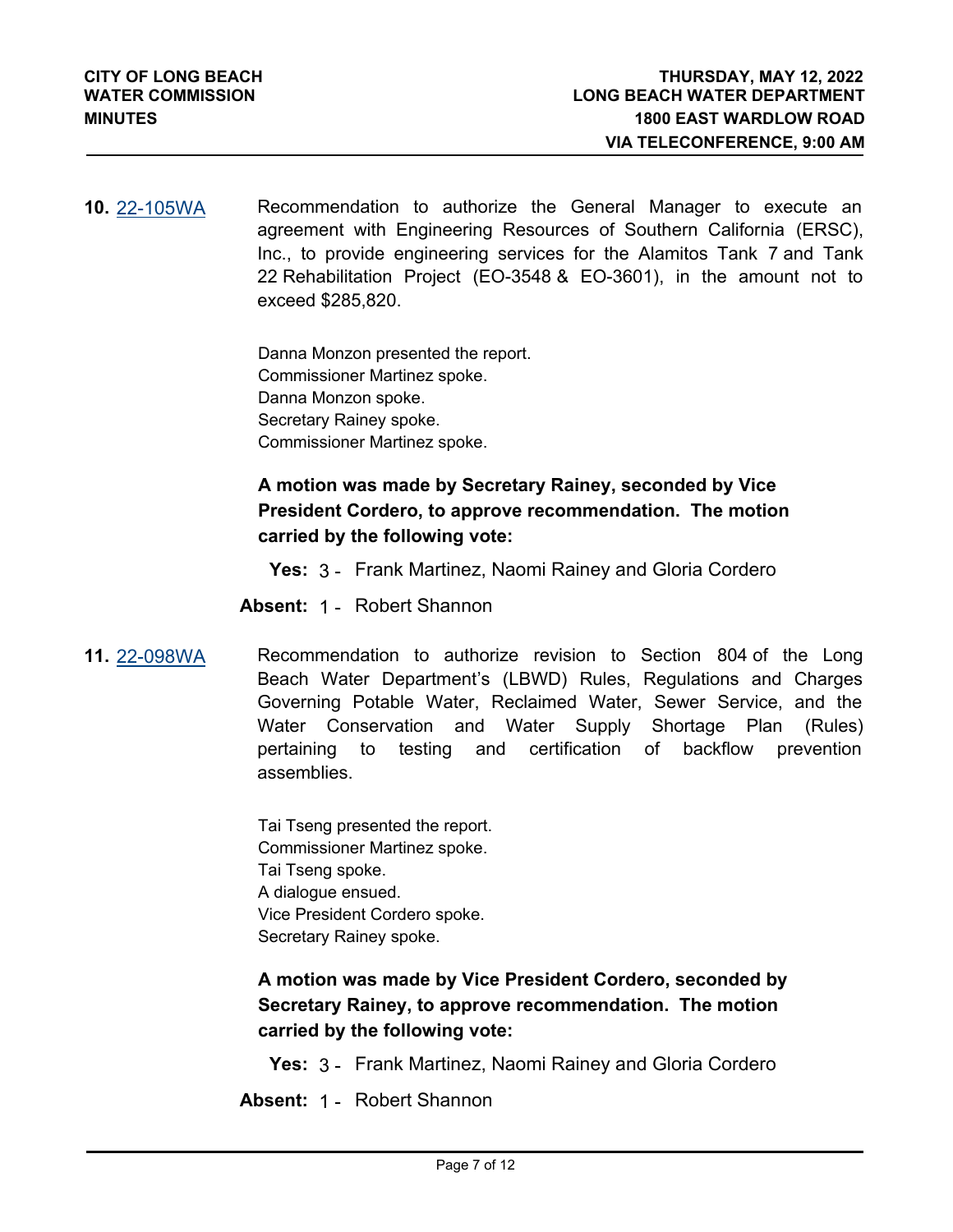**12.** [22-099WA](http://longbeach.legistar.com/gateway.aspx?M=L&ID=239312) Recommendation to authorize the General Manager to extend contract 3196000030 with Sully Miller Construction Co. to cover construction expenditure between December 1, 2021 through January 31, 2022 with no increases to the original contract amount.

Tai Tseng presented the report.

**A motion was made by Vice President Cordero, seconded by Secretary Rainey, to approve recommendation. The motion carried by the following vote:**

**Yes:** 3 - Frank Martinez, Naomi Rainey and Gloria Cordero

**Absent:** 1 - Robert Shannon

**13.** [22-106WA](http://longbeach.legistar.com/gateway.aspx?M=L&ID=239509) Recommendation to adopt Specifications WD-43-22 and authorize the General Manager to execute an agreement with Thermo Electron North America LLC to furnish, deliver, and install one (1) Inductively Coupled Plasma Mass Spectrometer (ICP/MS) system with autosampler in an amount not to exceed \$228,692.

Tai Tseng presented the report.

**A motion was made by Commissioner Martinez, seconded by Vice President Cordero, to approve recommendation. The motion carried by the following vote:**

**Yes:** 3 - Frank Martinez, Naomi Rainey and Gloria Cordero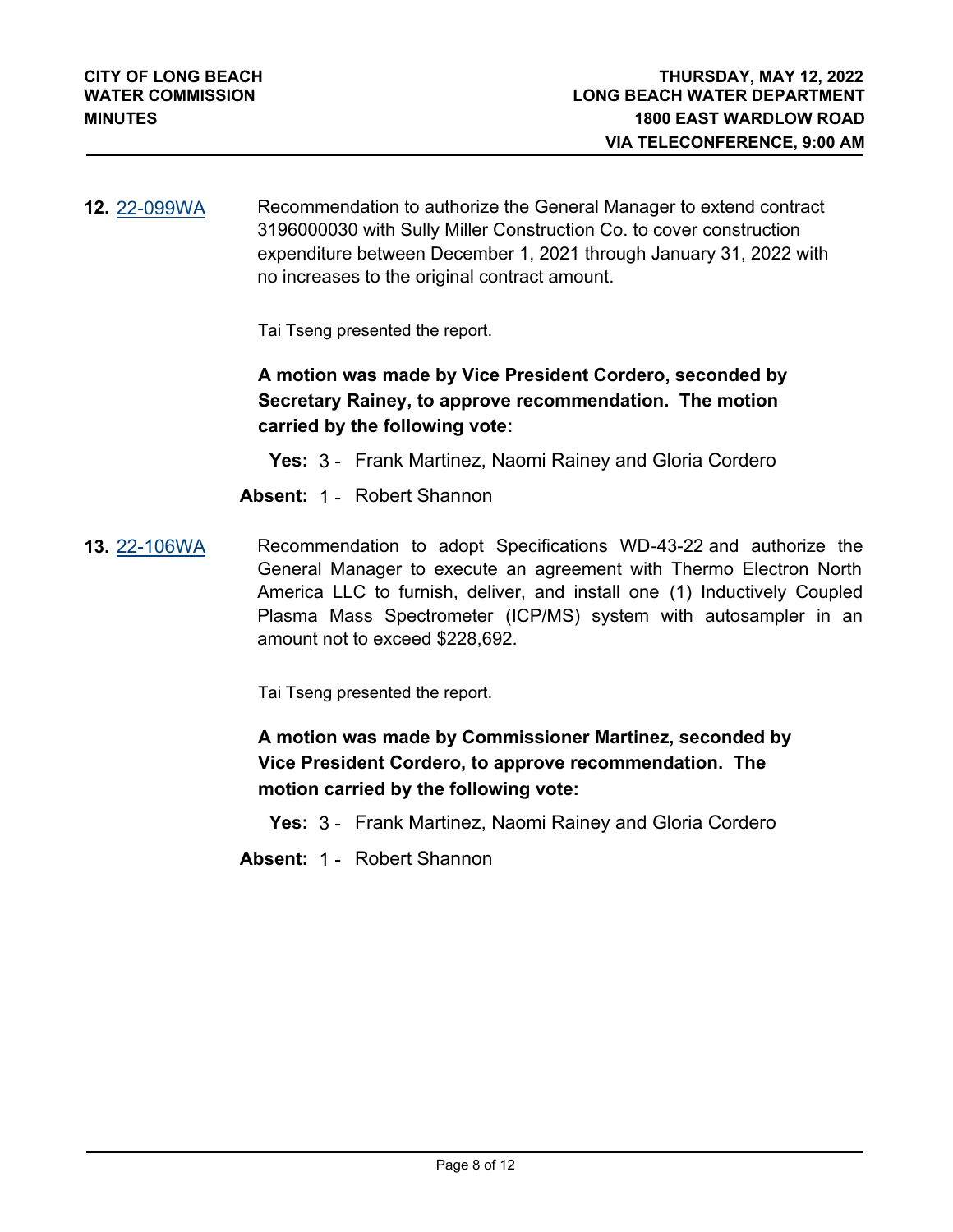**14.** [22-107WA](http://longbeach.legistar.com/gateway.aspx?M=L&ID=239511) Recommendation to authorize the General Manager to accept the terms and conditions associated with the US Bureau of Reclamation's WaterSMART: Drought Response Program for the Water System Optimization and Supply Management Study.

> Jillian Croci presented the report. Vice President Cordero spoke.

## **A motion was made by Vice President Cordero, seconded by Secretary Rainey, to approve recommendation. The motion carried by the following vote:**

**Yes:** 3 - Frank Martinez, Naomi Rainey and Gloria Cordero

**Absent:** 1 - Robert Shannon

**15.** [22-108WA](http://longbeach.legistar.com/gateway.aspx?M=L&ID=239512) Recommendation to request the Mayor and Long Beach City Council consider the following amendment to the Long Beach City Charter: City of Long Beach Water and Gas Consolidation Measure. A charter amendment to merge the existing water, sewer, and gas utilities into a single publicly-owned utility, governed by the existing independent Water/Utility Commission, for the purposes of improving customer service through better coordination of street pipeline and infrastructure repairs.

> Chris Garner presented the report. Secretary Rainey spoke. Chris Garner spoke. A dialogue ensued. Vice President Cordero spoke. Chris Garner spoke. Commissioner Martinez spoke.

## **A motion was made by Vice President Cordero, seconded by Secretary Rainey, to approve recommendation. The motion carried by the following vote:**

**Yes:** 3 - Frank Martinez, Naomi Rainey and Gloria Cordero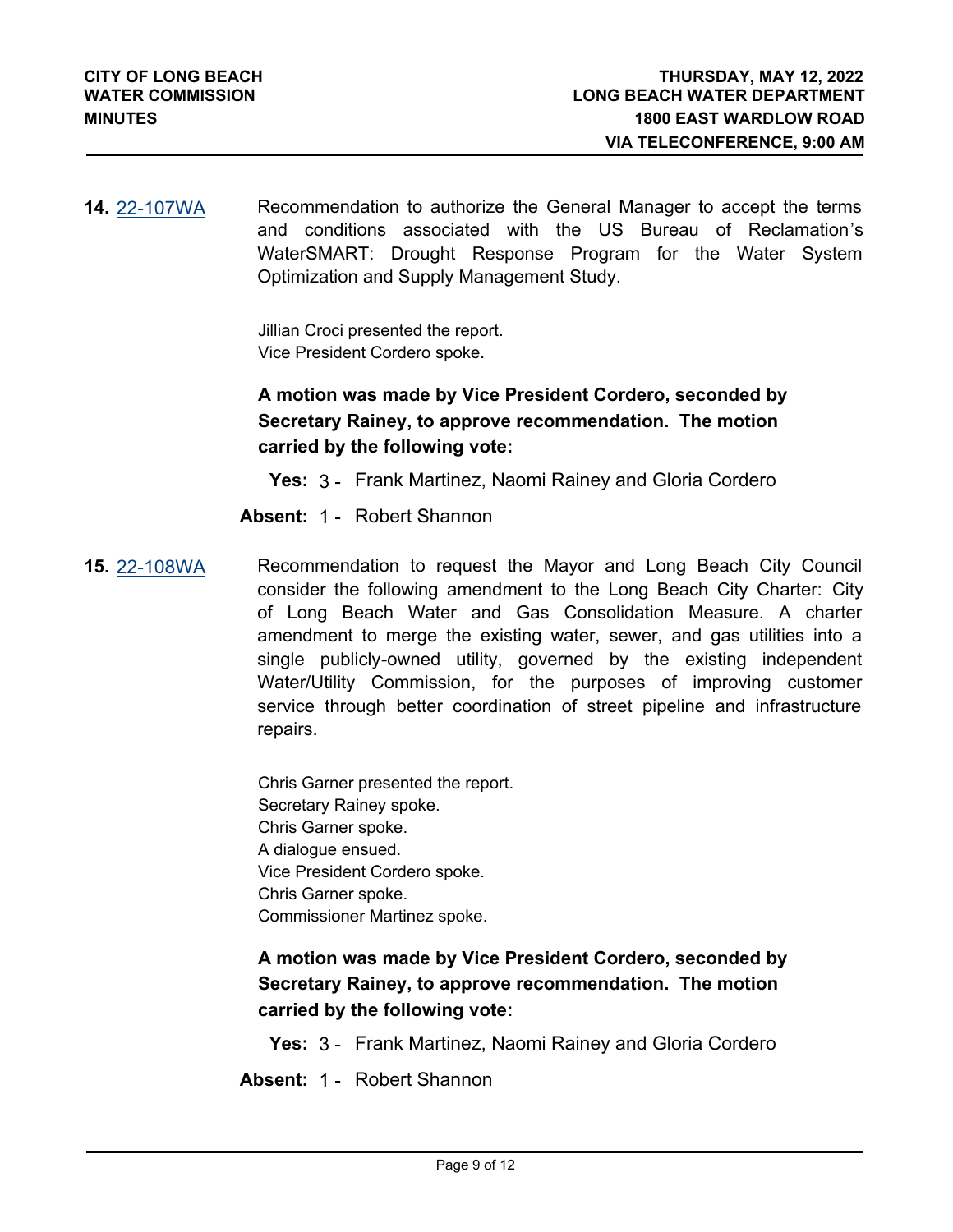**16.** [22-109WA](http://longbeach.legistar.com/gateway.aspx?M=L&ID=239513) Recommendation to approve a one-time utility rebate to all current water customers of the Long Beach Water Department, to be applied pro-rata based on customer account meter size in a total amount not to exceed \$21,832,202 and direct the General Manager to take such actions as necessary to provide the rebate upon receipt of the funds from the City's General Fund.

> Brandon Walker presented the report. Secretary Rainey spoke. Commissioner Martinez spoke. Chris Garner spoke. Secretary Rainey spoke. Vice President Cordero spoke. Richard Anthony spoke.

## **A motion was made by Vice President Cordero, seconded by Secretary Rainey, to approve recommendation. The motion carried by the following vote:**

- **Yes:** 3 Frank Martinez, Naomi Rainey and Gloria Cordero
- **Absent:** 1 Robert Shannon
- **17.** [22-110WA](http://longbeach.legistar.com/gateway.aspx?M=L&ID=239514) Receive verbal presentation Fiscal Year 2022 Second Quarter Financial Review Report.

Brandon Walker presented the report.

## **A motion was made by Commissioner Martinez, seconded by Vice President Cordero, to receive and file. The motion carried by the following vote:**

**Yes:** 3 - Frank Martinez, Naomi Rainey and Gloria Cordero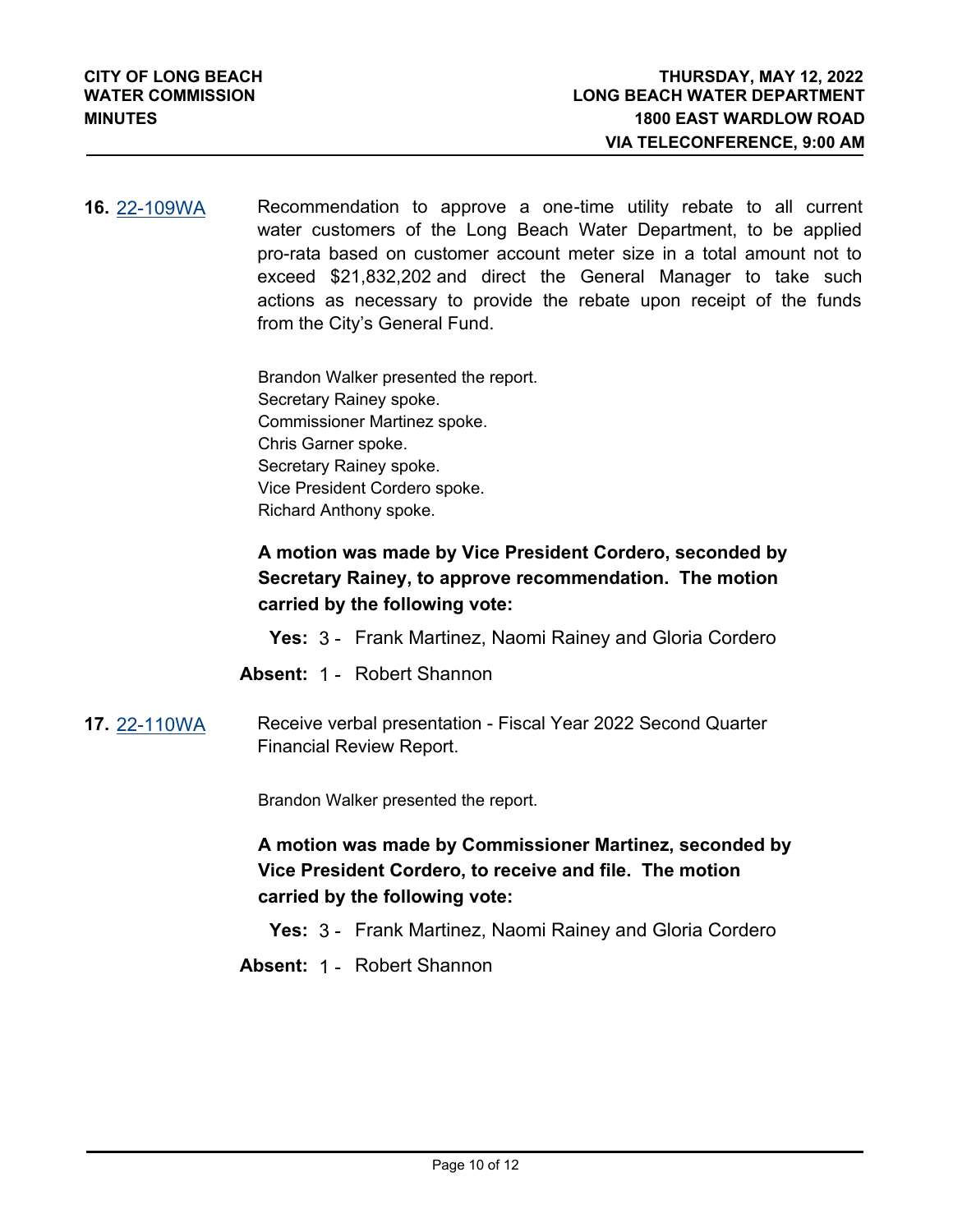**18.** [22-111WA](http://longbeach.legistar.com/gateway.aspx?M=L&ID=239521) Receive verbal presentation - Water Department Proposed Budget for Fiscal Year 2022-2023.

> Brandon Walker presented the report. Secretary Rainey spoke.

**A motion was made by Secretary Rainey, seconded by Vice President Cordero, to receive and file. The motion carried by the following vote:**

- **Yes:** 3 Frank Martinez, Naomi Rainey and Gloria Cordero
- **Absent:** 1 Robert Shannon
- **19.** [22-112WA](http://longbeach.legistar.com/gateway.aspx?M=L&ID=239523) Receive verbal report of the April 12 and May 10, 2022 Metropolitan Water District Board meetings.

Vice President Cordero had no items to report.

### **CONSIDER STANDING COMMITTEE REFERRALS**

There were no Standing Committee referrals.

#### **NEW BUSINESS**

A motion was made by Vice President Cordero, seconded by Commissioner Martinez, to approve the absence of President Shannon from the May 4, 2022 and May 12, 2022 Board meetings. The motion carried unanimously.

#### **ADJOURNMENT**

Commissioner Martinez adjourned the meeting at 11:34am.